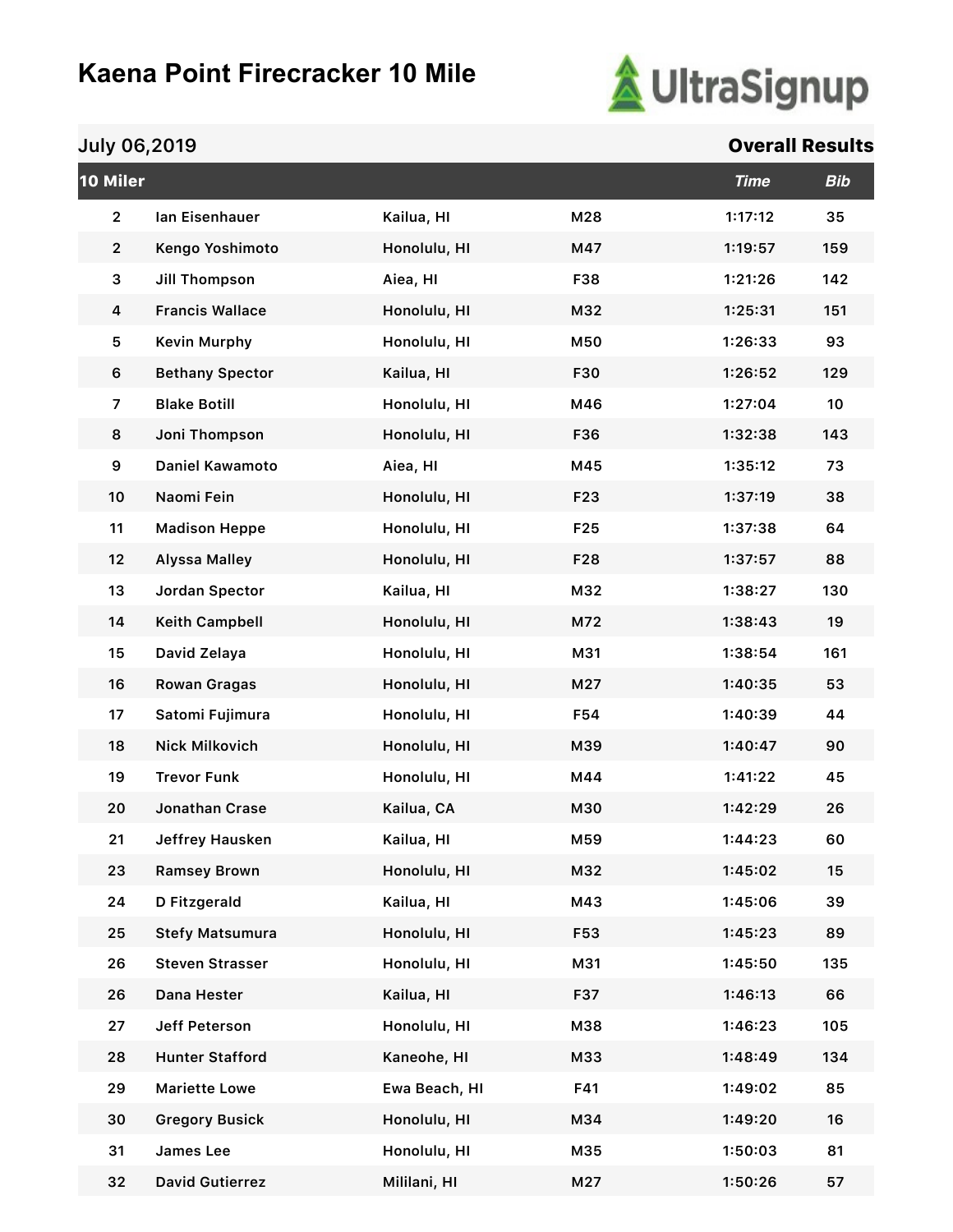

| 10 Miler |                            |                   |     | <b>Time</b> | <b>Bib</b>       |
|----------|----------------------------|-------------------|-----|-------------|------------------|
| 33       | Ken M                      | Honolulu, HI      | M45 | 1:51:43     | 86               |
| 34       | Randy A. Ramos             | Honolulu, HI      | M45 | 1:52:11     | 109              |
| 35       | <b>Timothy Gilson</b>      | Honolulu, HI      | M30 | 1:52:15     | 51               |
| 36       | <b>Ewan Rayner</b>         | Honolulu, HI      | M36 | 1:52:18     | 110              |
| 37       | Yuri Higashi               | Honolulu, HI      | F38 | 1:53:38     | 67               |
| 38       | <b>Cameron Player</b>      | Haleiwa, HI       | M37 | 1:53:52     | 106              |
| 39       | <b>Thomas Osborne</b>      | Honolulu, HI      | M41 | 1:55:01     | 99               |
| 40       | Jeffrey Boeckman           | Honolulu, HI      | M49 | 1:55:05     | $\overline{7}$   |
| 41       | Mayumi Coloma              | Wahiawa, HI       | F39 | 1:55:18     | 24               |
| 42       | <b>Sean Fox</b>            | Honolulu, HI      | M55 | 1:56:25     | 41               |
| 43       | <b>Preston Christensen</b> | Kaneohe, HI       | M33 | 1:57:06     | 20               |
| 44       | <b>Kevin Richardson</b>    | Kailua, HI        | M35 | 1:57:13     | 112              |
| 45       | <b>Chris Brown</b>         | Wahiawa, HI       | M29 | 1:57:44     | 13               |
| 46       | <b>Tim Curlett</b>         | Kailua, HI        | M36 | 1:58:02     | 28               |
| 47       | <b>Andrew Grandinetti</b>  | Mililani, HI      | M63 | 1:59:27     | 54               |
| 48       | <b>Andrew Brown</b>        | Honolulu, HI      | M32 | 2:01:04     | 12               |
| 49       | <b>Tess Cochran</b>        | Kaneohe, HI       | F46 | 2:04:25     | 23               |
| 50       | Horacio Botero             | Honolulu, HI      | M58 | 2:04:29     | $\boldsymbol{9}$ |
| 51       | Miki Hyun                  | Honolulu, HI      | M64 | 2:05:10     | 68               |
| 52       | <b>Melanie Koehl</b>       | Kailua, HI        | F49 | 2:06:23     | 78               |
| 53       | <b>Heather Scott</b>       | San Francisco, CA | F42 | 2:06:37     | 163              |
| 54       | Jennifer Hernandez         | Honolulu, HI      | F37 | 2:08:33     | 65               |
| 55       | Kareen Balogo              | Honolulu, HI      | F31 | 2:08:47     | 5                |
| 56       | Jintana Jichaku            | Haleiwa, HI       | F42 | 2:11:27     | 70               |
| 57       | Donna Ishizu               | Pearl City, HI    | F57 | 2:11:42     | 69               |
| 58       | Jennifer Hee               | Kaneohe, HI       | F39 | 2:11:57     | 62               |
| 59       | <b>Ellie Tanaka</b>        | Honlulu, HI       | F42 | 2:13:10     | 165              |
| 60       | <b>Bryce Tomita</b>        | Honolulu, HI      | M43 | 2:13:23     | 144              |
| 61       | <b>Paul Smith</b>          | Ewa Beach, HI     | M48 | 2:15:00     | 126              |
| 62       | <b>Marcy Fleming</b>       | Kailua, HI        | F57 | 2:15:19     | 40               |
| 63       | <b>April Shrum</b>         | Honolulu, HI      | F42 | 2:15:34     | 122              |
| 64       | Pei Wu                     | Honolulu, HI      | F47 | 2:16:05     | 156              |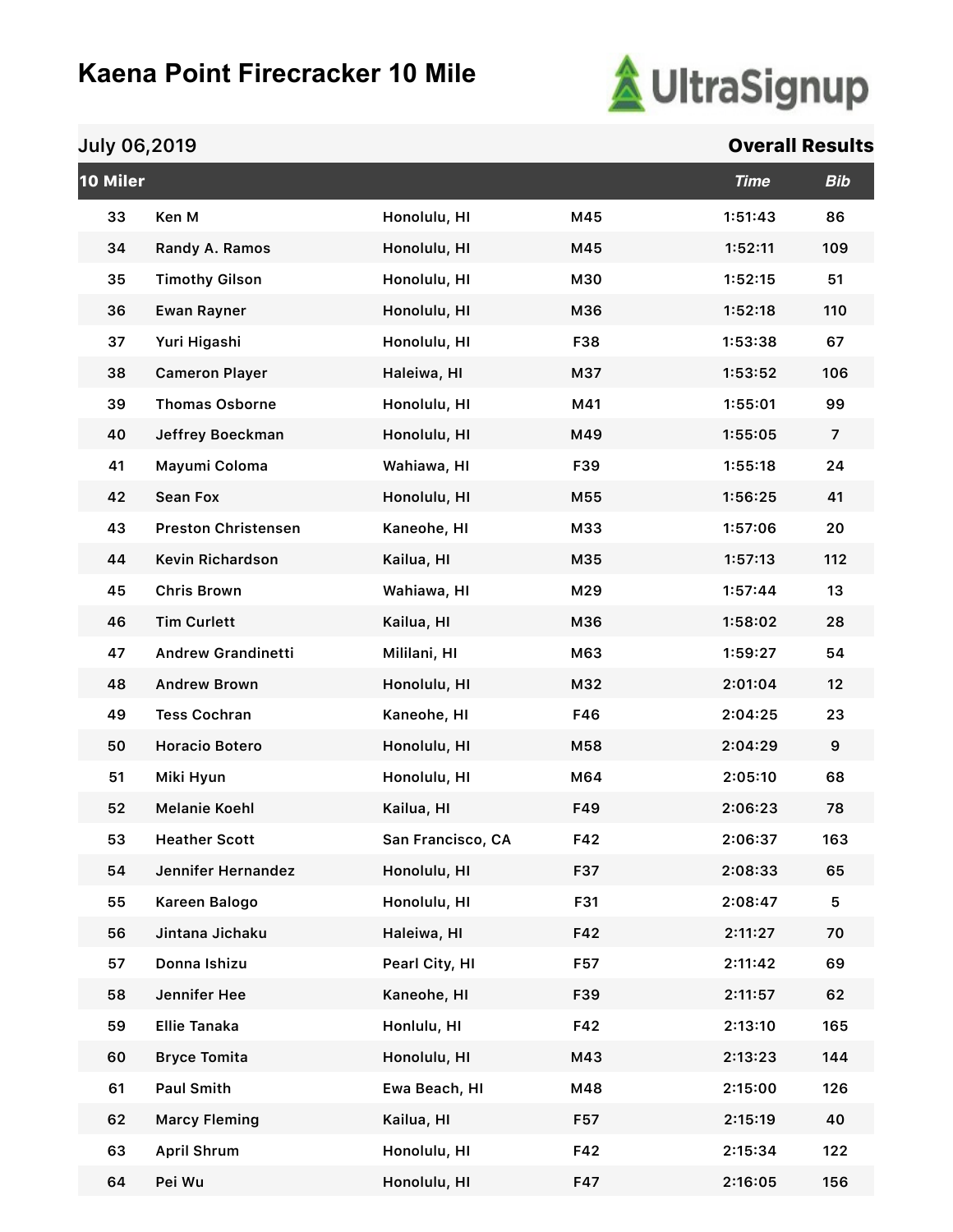

| 10 Miler |                         |                |            | <b>Time</b> | <b>Bib</b>              |
|----------|-------------------------|----------------|------------|-------------|-------------------------|
| 65       | Les Omura               | Honolulu, HI   | M62        | 2:16:08     | 98                      |
| 66       | Jonathan Gazak          | Waialua, HI    | M36        | 2:16:12     | 48                      |
| 67       | <b>Rachel Sweeney</b>   | Kaneohe, HI    | F34        | 2:16:55     | 137                     |
| 68       | <b>Andrew Sweeney</b>   | Kaneohe, HI    | M36        | 2:16:58     | 136                     |
| 69       | <b>Jeff Rockenbrant</b> | Haleiwa, HI    | M32        | 2:17:56     | 113                     |
| 70       | <b>Derick Kato</b>      | Honolulu, HI   | M51        | 2:18:34     | 72                      |
| 71       | Michelle Kama           | Honlulu, HI    | F48        | 2:18:41     | 164                     |
| 72       | <b>Anthony Silva</b>    | Kailua, HI     | M51        | 2:19:42     | 124                     |
| 73       | Jessica Roper           | Apo, TX        | F35        | 2:20:04     | 114                     |
| 74       | James Aschmann          | Honolulu, HI   | M33        | 2:20:06     | $\overline{\mathbf{4}}$ |
| 75       | <b>Colleen Smith</b>    | Kailua, HI     | F31        | 2:20:19     | 125                     |
| 76       | <b>Adell Cookson</b>    | Sacramento, CA | F34        | 2:21:03     | 25                      |
| 77       | Joe Schmick             | Kaneohe, HI    | M50        | 2:21:33     | 119                     |
| 78       | <b>Katherine Livins</b> | Santa Cruz, CA | F34        | 2:23:53     | 84                      |
| 79       | <b>Brian Dote</b>       | Honolulu, HI   | M47        | 2:25:25     | 31                      |
| 80       | <b>Kristen Anderson</b> | Newalla, OK    | F37        | 2:25:55     | $\overline{2}$          |
| 81       | Epiphani Raabe          | Wahiawa, HI    | F35        | 2:28:20     | 108                     |
| 82       | S Walden                | Wahiawa, HI    | F51        | 2:30:25     | 150                     |
| 83       | <b>Ryan Smith</b>       | Honolulu, HI   | M46        | 2:31:36     | 127                     |
| 84       | Laura Jonikaitis        | Kapolei, HI    | F33        | 2:32:01     | 71                      |
| 85       | Michael Spadoni         | Kapolei, HI    | M37        | 2:32:03     | 128                     |
| 86       | Wendi Lau               | Mililani, HI   | F47        | 2:32:50     | 79                      |
| 87       | Leo Raabe               | Wahiawa, HI    | M45        | 2:33:17     | 166                     |
| 88       | Deborah Taylor          | Honolulu, HI   | F59        | 2:35:04     | 140                     |
| 89       | Keao Chun               | Pearl City, HI | M37        | 2:40:03     | 21                      |
| 90       | <b>Carte Garrison</b>   | Honolulu, HI   | M45        | 2:42:20     | 47                      |
| 91       | Angela Henderson        | Haleiwa, HI    | F35        | 2:42:22     | 63                      |
| 92       | Karen Nakagawa          | Waipahu, HI    | <b>F60</b> | 2:43:30     | 95                      |
| 93       | Ray Severn              | Honolulu, GA   | M64        | 2:43:32     | 121                     |
| 94       | Gillian Schefer         | Honolulu, HI   | F29        | 2:44:46     | 117                     |
| 95       | <b>Wookie Kim</b>       | Honolulu, HI   | M32        | 2:44:51     | 76                      |
| 96       | <b>Chris King</b>       | Honolulu, HI   | M46        | 2:48:38     | 77                      |